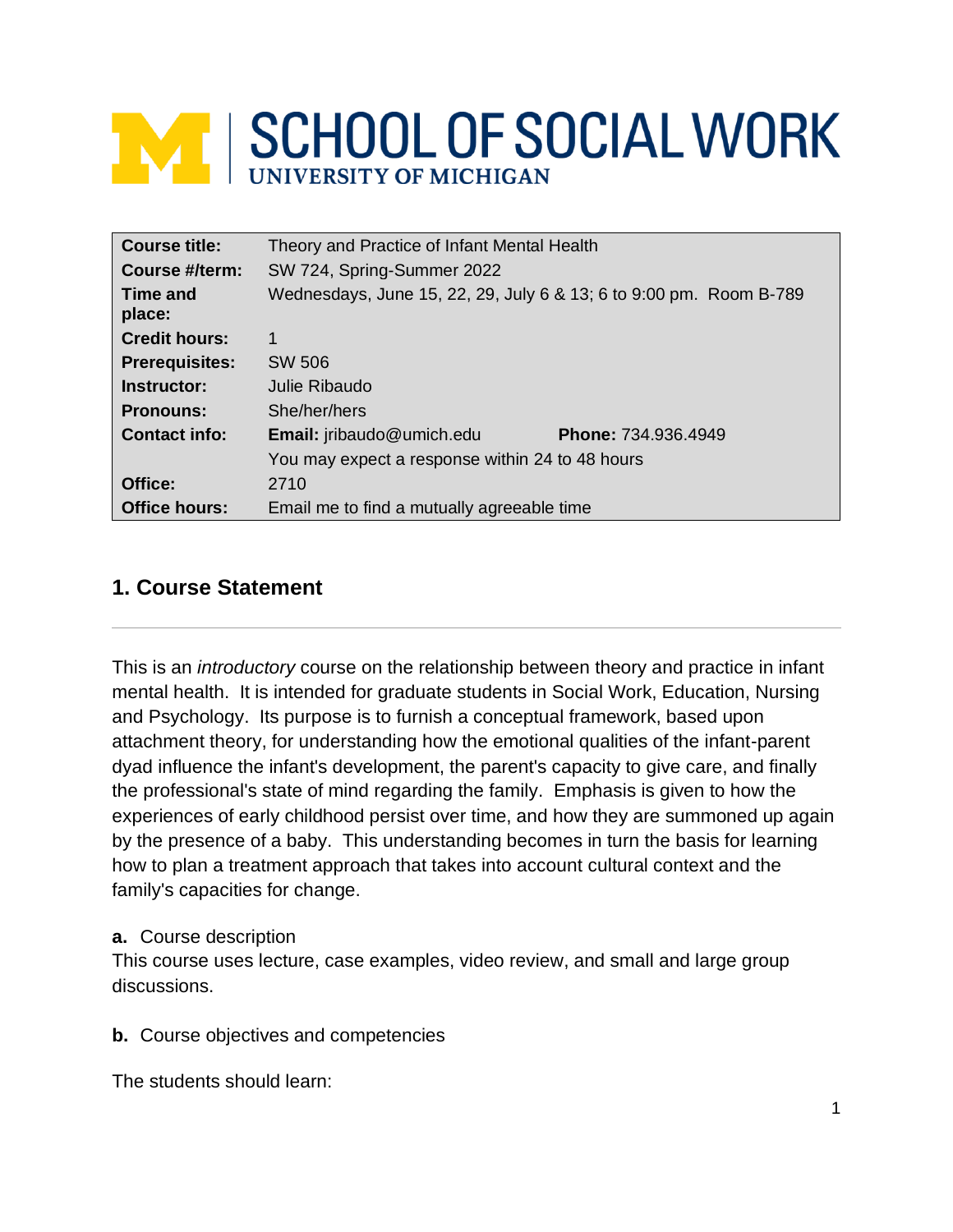- 1. Theories of the relationship between early parent-infant interaction and subsequent development.
- 2. Consequences of failures or disruptions of the attachment process for both parent and child.
- 3. Strategies for effective intervention to strengthen early attachment.
- 4. Considerations in culturally-relevant practice, including attention to equity and anti-racist practice
- 5. Transference and countertransference issues pertinent to infant mental health work.
- **c.** Diversity, Equity, and Inclusion

Attending to equity, inclusion, race, power, privilege, and oppression is crucial to understanding how societal inequities impact infants and young children. We will attempt to understand our own lenses, and how they shape what we see and don't see, ask and don't ask, consider and don't consider. I do my best to carefully curate readings to help us see and hear a variety of voices. It is my hope to co-create, with you, an atmosphere of curiosity, humility, and openness when we hold small and large group discussions of the readings and asynchronous and synchronous material. Additionally, if you find materials that you think would be helpful for the class, please send them to me so I can post them! Finally, I welcome the opportunity to grow and learn. If I fail to address a topic, or say something insensitive, please let me know. We are all learning and growing together.

# **2. Class Requirements**

a. Text and class materials

**All required reading/viewing is found in Modules** - there is one module per week of class. Please have material for the corresponding week read before coming to class so we can have meaningful small and large group discussion about the assigned material. Each module also has suggested/optional additional resources.

## **Date/Time**  $\vert$  **Agenda**  $\vert$  **Required Readings & Assignments** Week 1 What IS Infant Mental Health? **READ:** Weatherston & Ribaudo, 2020. The Michigan infant mental health home visiting model.

#### b. Class schedule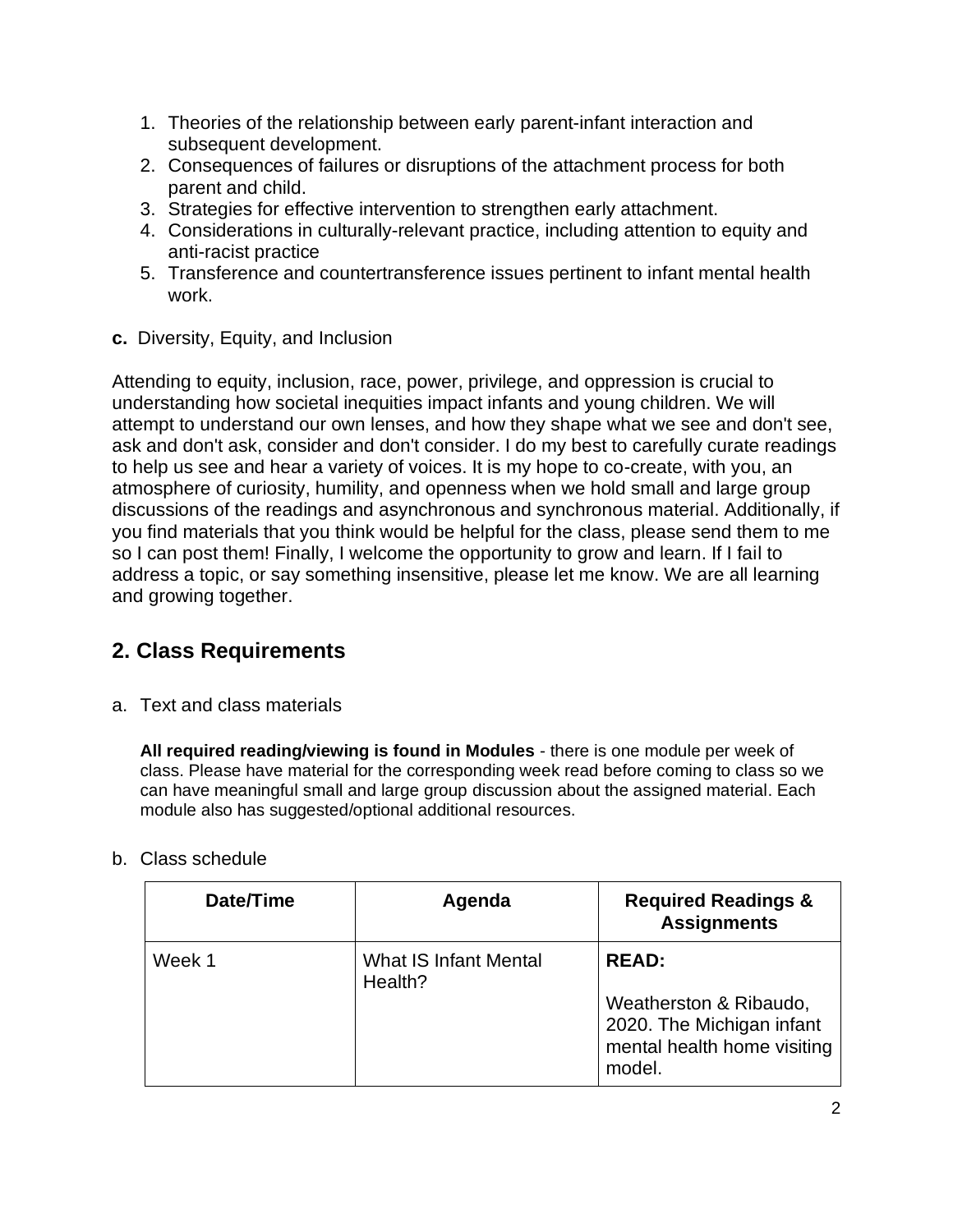| Date/Time | Agenda                                           | <b>Required Readings &amp;</b><br><b>Assignments</b>                                                                                                                                                                                                                                                                                                                                                                                                                       |
|-----------|--------------------------------------------------|----------------------------------------------------------------------------------------------------------------------------------------------------------------------------------------------------------------------------------------------------------------------------------------------------------------------------------------------------------------------------------------------------------------------------------------------------------------------------|
|           |                                                  | Parker, 2021. Reframing<br>the narrative: Black<br>maternal mental health and<br>culturally meaningful<br>support for wellness.<br><b>WATCH</b> (total of 32 min.):                                                                                                                                                                                                                                                                                                        |
|           |                                                  | <b>Infant Mental Health - The</b><br>Gift of Love, Part 1.                                                                                                                                                                                                                                                                                                                                                                                                                 |
|           |                                                  | <b>Infant Mental Health - The</b><br>Gift of Love, Part 2.                                                                                                                                                                                                                                                                                                                                                                                                                 |
| Week 2    | Attachment and Internal<br><b>Working Models</b> | <b>READ:</b><br>Sroufe, 2017. Attachment<br>theory: A humanistic<br>approach to research and<br>practice across cultures.<br>Lewis, 1999. Hair combing<br>interactions: A New<br>Paradigm for Research<br>with African-American<br>Mothers.<br><b>WATCH:</b><br><b>Overview of the Strange</b><br><b>Situation Procedure.</b><br><b>Mocha Baby Gets Her Hair</b><br>Washed (watch for and be<br>ready to discuss behaviors<br>that are addressed in the<br>Lewis article). |
|           |                                                  | Mini-Lecture (15 minutes)                                                                                                                                                                                                                                                                                                                                                                                                                                                  |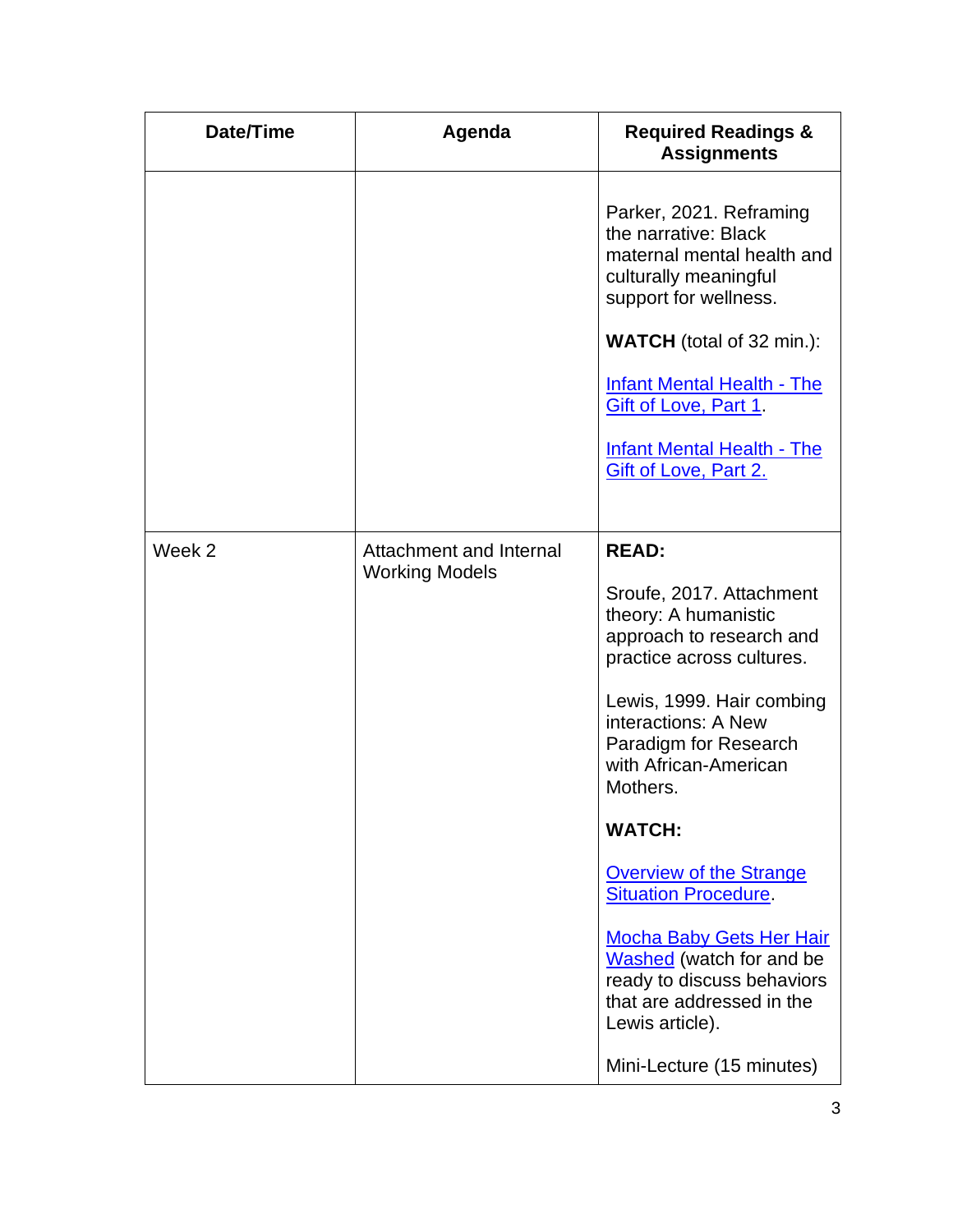| Date/Time | Agenda                                   | <b>Required Readings &amp;</b><br><b>Assignments</b>                                                                                                                                                                                                                                                                                                                                                                                                                                                                                                                                                                        |
|-----------|------------------------------------------|-----------------------------------------------------------------------------------------------------------------------------------------------------------------------------------------------------------------------------------------------------------------------------------------------------------------------------------------------------------------------------------------------------------------------------------------------------------------------------------------------------------------------------------------------------------------------------------------------------------------------------|
|           |                                          | of the Adult Attachment<br>Interview (see modules).                                                                                                                                                                                                                                                                                                                                                                                                                                                                                                                                                                         |
| Week 3    | Infant-Parent<br>Psychotherapy (IPP)     | <b>READ:</b><br>Fraiberg, Adelson, &<br>Shapiro, 1979. Ghosts in<br>the nursery. (Read pp. 387<br>through 402).<br>Lieberman, et al., 2005.<br>Angels in the nursery: The<br>intergenerational<br>transmission of benevolent<br>parental influences.<br><b>WATCH:</b><br><b>Dunstan on the Oprah</b><br><b>Show - Distinguishing the</b><br><b>Meaning of Newborn Baby</b><br>Cries.<br><u>Vienna Teng - Lullaby for a</u><br><b>Stormy Night (listen for the</b><br>intergenerational<br>transmission of angels).<br><b>Lillas - Three Primary</b><br><b>Stress Responses in</b><br>infants and toddlers (see<br>modules). |
| Week 4    | <b>IPP</b> and Intervention<br>Continued | <b>READ:</b><br>Trout, 2021. Four decades<br>in Infant Mental Health:<br>This hallowed ground.<br>Chapter XI: The startling<br>power of an early narrative.                                                                                                                                                                                                                                                                                                                                                                                                                                                                 |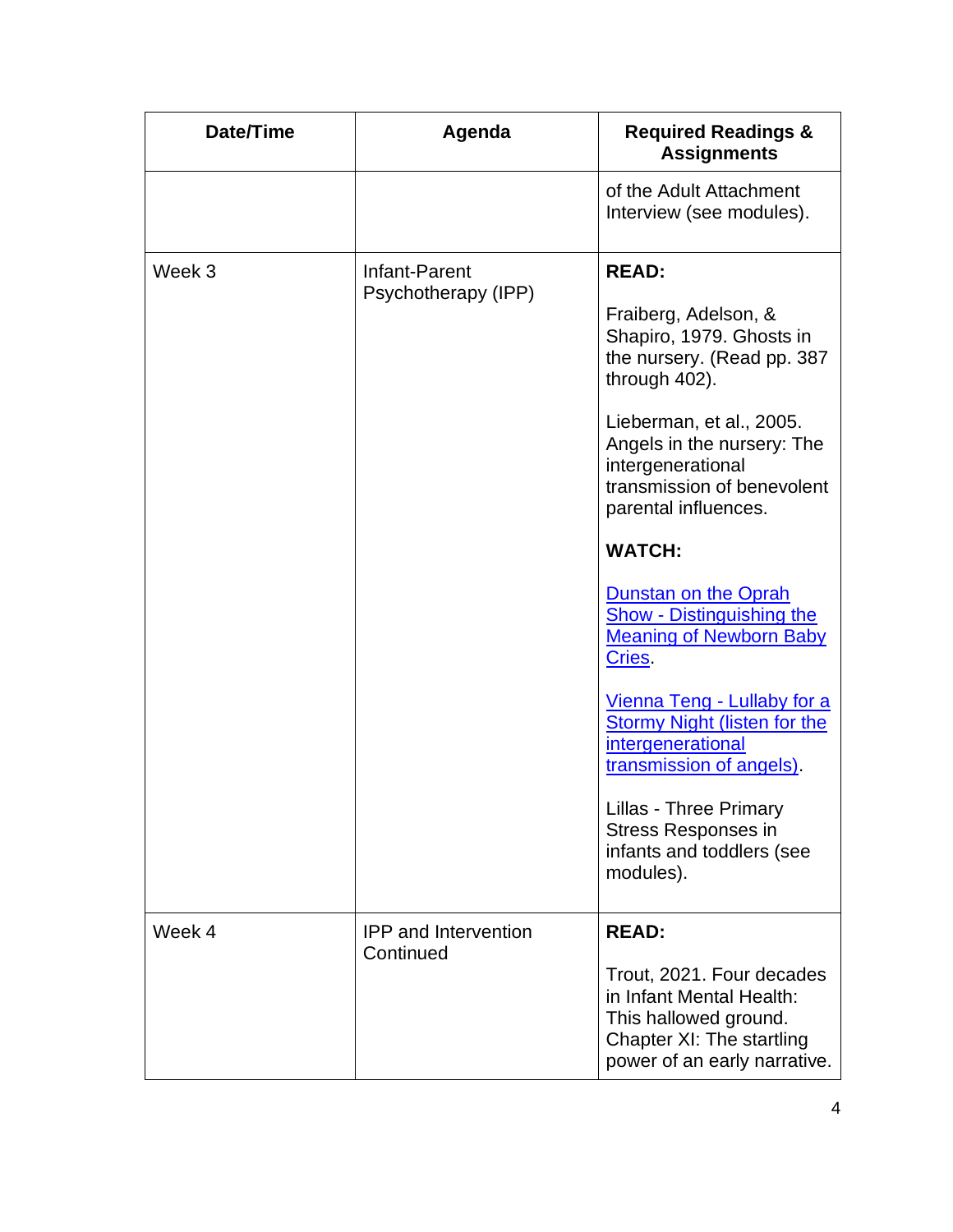| Date/Time | Agenda                                                                                        | <b>Required Readings &amp;</b><br><b>Assignments</b>                                                                                                                                                                                                                                                                                                                                                                                                                                             |
|-----------|-----------------------------------------------------------------------------------------------|--------------------------------------------------------------------------------------------------------------------------------------------------------------------------------------------------------------------------------------------------------------------------------------------------------------------------------------------------------------------------------------------------------------------------------------------------------------------------------------------------|
|           |                                                                                               | Weatherston, 1995. She<br>does love me, doesn't<br>she?<br><b>WATCH:</b>                                                                                                                                                                                                                                                                                                                                                                                                                         |
|           |                                                                                               | Dr. Barbara Stroud, 2020.<br><b>Using Reflective Practice</b><br>to Examine<br><b>Microaggressions.</b><br>See modules for another<br>optional video on<br>improving Black maternal<br>health outcomes.                                                                                                                                                                                                                                                                                          |
| Week 5    | Intervention (Watch, Wait,<br>& Wonder Model); Parallel<br>Process; Reflective<br>Supervision | <b>READ:</b><br>Seligman, 1993. Why how<br>you feel matters:<br>Countertransference<br>reactions in intervention<br>relationships.<br>Klawetter & Frankel, 2018.<br>Infant mental health: A lens<br>for maternal and child<br>mental health disparities.<br>Slade, 2014. Imagining<br>fear: Attachment, threat,<br>and psychic experience.<br>(Optional but strongly<br>recommended).<br><b>WATCH:</b><br><b>Parents talking about</b><br>Watch, Wait, and Wonder.<br>Mini-Lecture on culturally |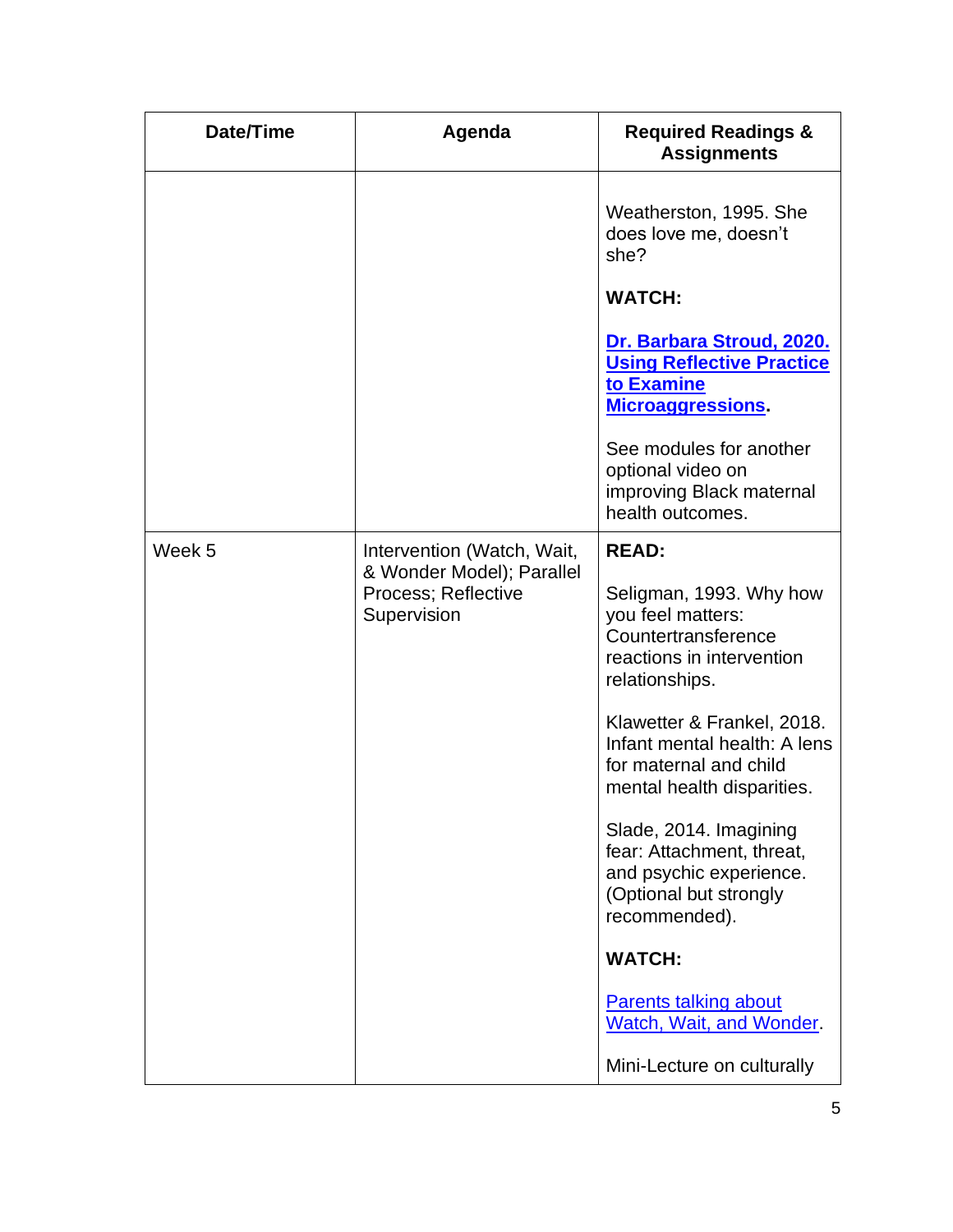| Date/Time | Agenda | <b>Required Readings &amp;</b><br><b>Assignments</b> |
|-----------|--------|------------------------------------------------------|
|           |        | relevant practice. See<br>modules                    |

#### c. Assignments

Please create a "Mind Map" of the core concepts you derived from the course. A mind map is a way to capture your thoughts about core concepts related to IMH. Please don't just regurgitate slides - really think about what you want to retain about specific knowledge and skills related to IMH. For each core concept, make sure you include a **specific behavior application regarding your social work practice. Here are some examples of what constitutes specificity:**

- Return calls promptly to convey that the parent is important to me;
- Watch for and highlight positive, responsive interactions between parent and infant,
- Specifically observe ... (fill in) by watching for (fill in)
- Address and minimize power dynamics by...

**You must be specific** (ex. of non-specific - "look at attachment"; ex. of specific - "observe what happens in the dyad when the infant is distressed, looking for markers of safe base behavior such as...)

- **and** demonstrate that you are incorporating concepts from the lecture
- **and** readings/asynchronous material.

**I will ask you to re-do your mind map if it does not include specific application of IMH concepts, explicit use of some of the reading material, and/or only includes non-specific behavioral application. Being asked to add additional material will automatically reduce your grade by at least half a grade.**

Here is a Link (Links to an [external](https://mindmapsunleashed.com/10-really-cool-mind-mapping-examples-you-will-learn-from) site.) to examples of mind maps. Don't worry if you are not creative...it can be very simple or as creative as you might enjoy.

Upload your mind map as a jpg, ppt, word doc, or a recording with you talking through some of the elements.

#### **PLEASE look over mind maps online and ask any questions before week 4 of the course.**

#### **Grading:**

**Excellent (A+ to A-)** papers will demonstrate exceptional breadth and depth in developing their thoughts about IMH core concepts and associated behaviors. They will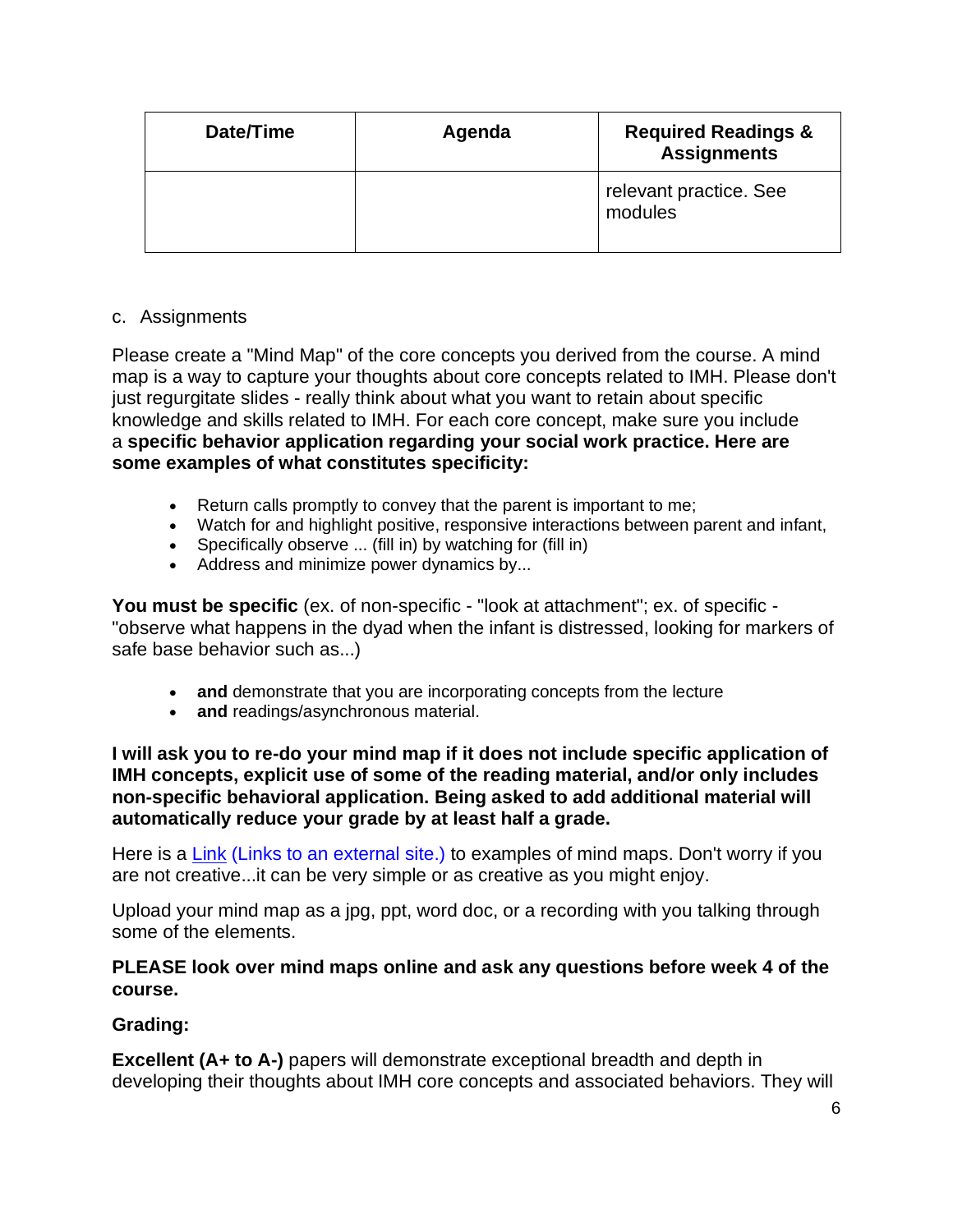demonstrate that the student understands the concepts central to IMH vs. generalist social work practice. Associated behaviors are expressed in behavioral terms and demonstrate that the student is aware of the actions and ways of thinking and observing that are core to IMH values. A-level papers will also show evidence that the student read and meaningfully thought about, and is able to apply, course material. Clear attention to developing an anti-racist/anti-oppressive as a future IMH practitioner is evident.

**Proficient (B+ to B-)** papers will demonstrate acceptable breadth and depth in developing their thoughts about IMH core concepts and associated behaviors. They capture at least 3 core concepts central to IMH. Associated behaviors show an acceptable level of proficiency in applying concepts to inform their practice and there is some evidence of having read or watched course material.

**Minimal Proficiency (C+ to C-)** papers can lack demonstration of anything beyond simplistic regurgitation of course materials, fail to integrate readings in a meaningful way, or lack behavioral specificity. **If your paper lacks behavioral specificity, I will return it to you but that does not guarantee receiving any grade above proficient.**

Please see [Grades in Academic Courses and in Field Instruction](http://ssw.umich.edu/msw-student-guide/chapter/1.08/grades-in-academic-courses-and-in-field-instruction) for an overview of university standards in grading.

| <b>Assignment</b>               | Due date               | Percent of overall grade |
|---------------------------------|------------------------|--------------------------|
| Mind Map                        | July 17 at 11:59 pm.   | 80%                      |
| Attendance and<br>Participation | No submission required | 20%                      |

#### d. Attendance and class participation

I will consider both your attendance and your participation. Participation includes a balance of speaking, **careful attention to others (i.e., limiting distractions),** and listening for themes/reflecting back what you have heard others say to deepen dialogue. There is no pressure to speak to get "points" (speaking a lot doesn't always constitute strong participation) but we can all learn from each other. I will expect to see and hear all students discussing the readings during small group discussion.

I will deduct points when it is clear to me that the student is using technology or their phone in ways unrelated to the course. I may or may not say something to you, but I notice. If it is unclear to me, I will ask you individually. If you have an emergency or are on-call, or a caregiver and need to check your phone, let me know. I am a stickler for this as a way to help you build the skill of paying careful attention. The interactions that provide meaningful information regarding the nature of a relationship between a parent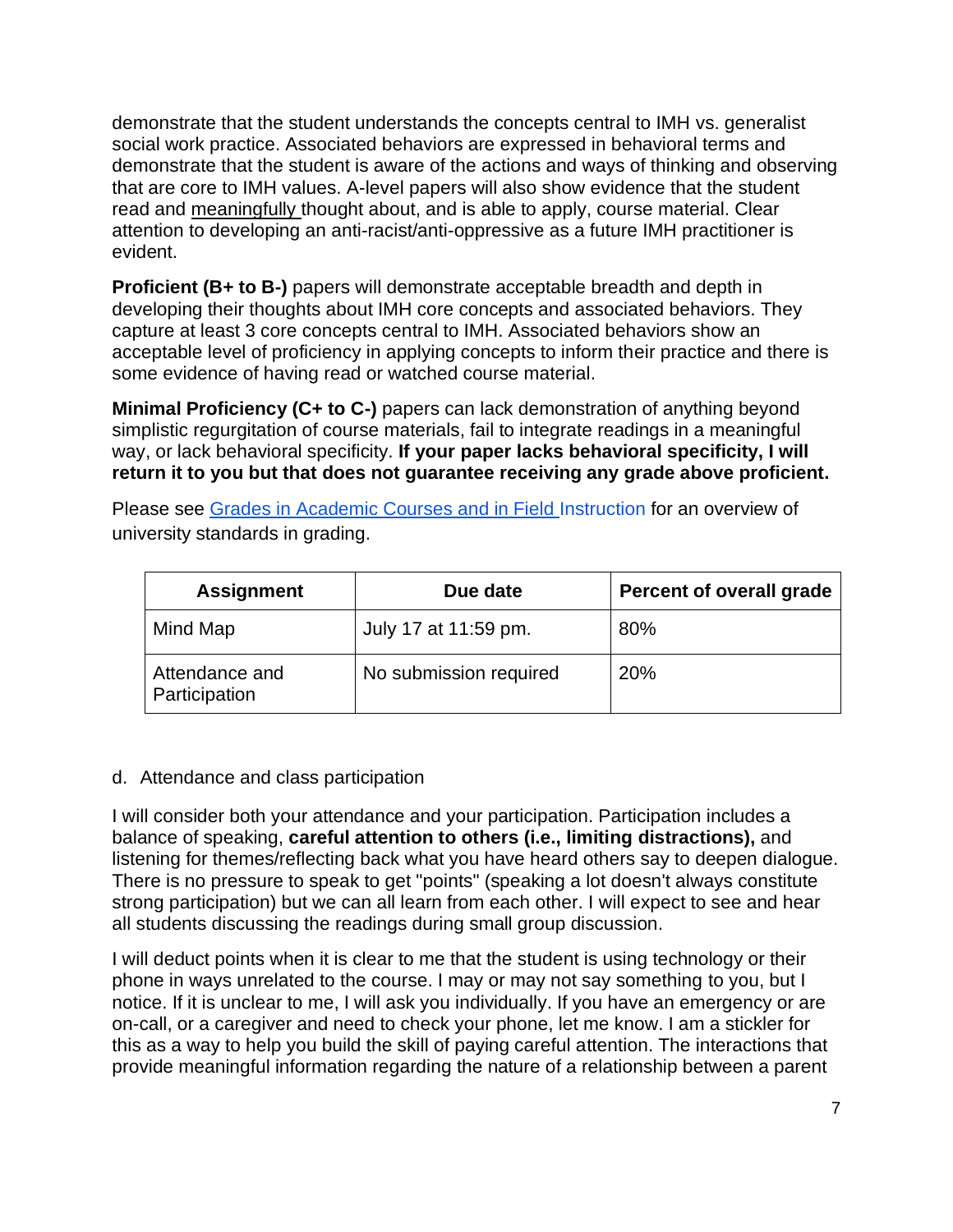and infant are often fleeting and require the capacity for self-regulation and control of attention. This is my attempt to help you develop or expand that skill.

Doodling, knitting, and using fidgets is absolutely fine with me, but please make sure to watch any video closely, as well as show respect to your colleagues by affording them your attention during discussion. And if you need to stand, stretch, etc., separate of the break, feel free to do so!

Since this is a short course, you are expected to attend every class session. Any absence will require a make-up assignment. More than one absence will typically result in automatic failure, though depending on the circumstances, I reserve the right to assign an alternative assignment.

#### e. COVID-19 Statement

For the safety of all students, faculty, and staff on campus, it is important for each of us to be mindful of safety measures that have been put in place for our protection. Your participation in this course is conditional upon your adherence to all safety measures mandated by the state of Michigan and the University, including properly wearing a face [covering in class](https://ehs.umich.edu/wp-content/uploads/2020/07/U-M-Face-Covering-Policy-for-COVID-19.pdf) (until that requirement is lifted) and compliance with the [University](https://ehs.umich.edu/wp-content/uploads/2021/07/COVID-19_Vaccination_Policy.pdf)  [COVID-19 Vaccination Policy.](https://ehs.umich.edu/wp-content/uploads/2021/07/COVID-19_Vaccination_Policy.pdf) Other applicable and additional safety measures may be described in the [Campus Maize & Blueprint.](https://campusblueprint.umich.edu/students) Your ability to participate in this course may be impacted by failure to comply with campus safety measures. Individuals seeking to request an accommodation related to the face covering requirement under the Americans with Disabilities Act should contact the [Office for Institutional Equity](https://oie.umich.edu/american-with-disabilities-act-ada/) and those seeking an exemption related to the vaccination requirement should submit an exemption request through [Wolverine](https://wolverineaccess.umich.edu/collection/all/covid-19) Access. I also encourage you to review the [Statement of Student Rights and Responsibilities](https://oscr.umich.edu/statement#1) and the [COVID-related Addendum](https://oscr.umich.edu/sites/oscr.umich.edu/files/2020_statement_addendum_final_approved.pdf)  [to the Statement of Student Rights and Responsibilities.](https://oscr.umich.edu/sites/oscr.umich.edu/files/2020_statement_addendum_final_approved.pdf)

### f. Health-Related Class Absences

Please evaluate your own health status regularly and refrain from attending class and coming to campus if you are ill. You are encouraged to seek appropriate medical attention for treatment. School of Social Work students who miss class due to illness of any kind will be given opportunities to access course materials online or provided with alternative learning opportunities. Please notify me by email about your absence as soon as practical, so that I can make accommodations. Please note that documentation (a doctor's note) for medical excuses is *not* required.